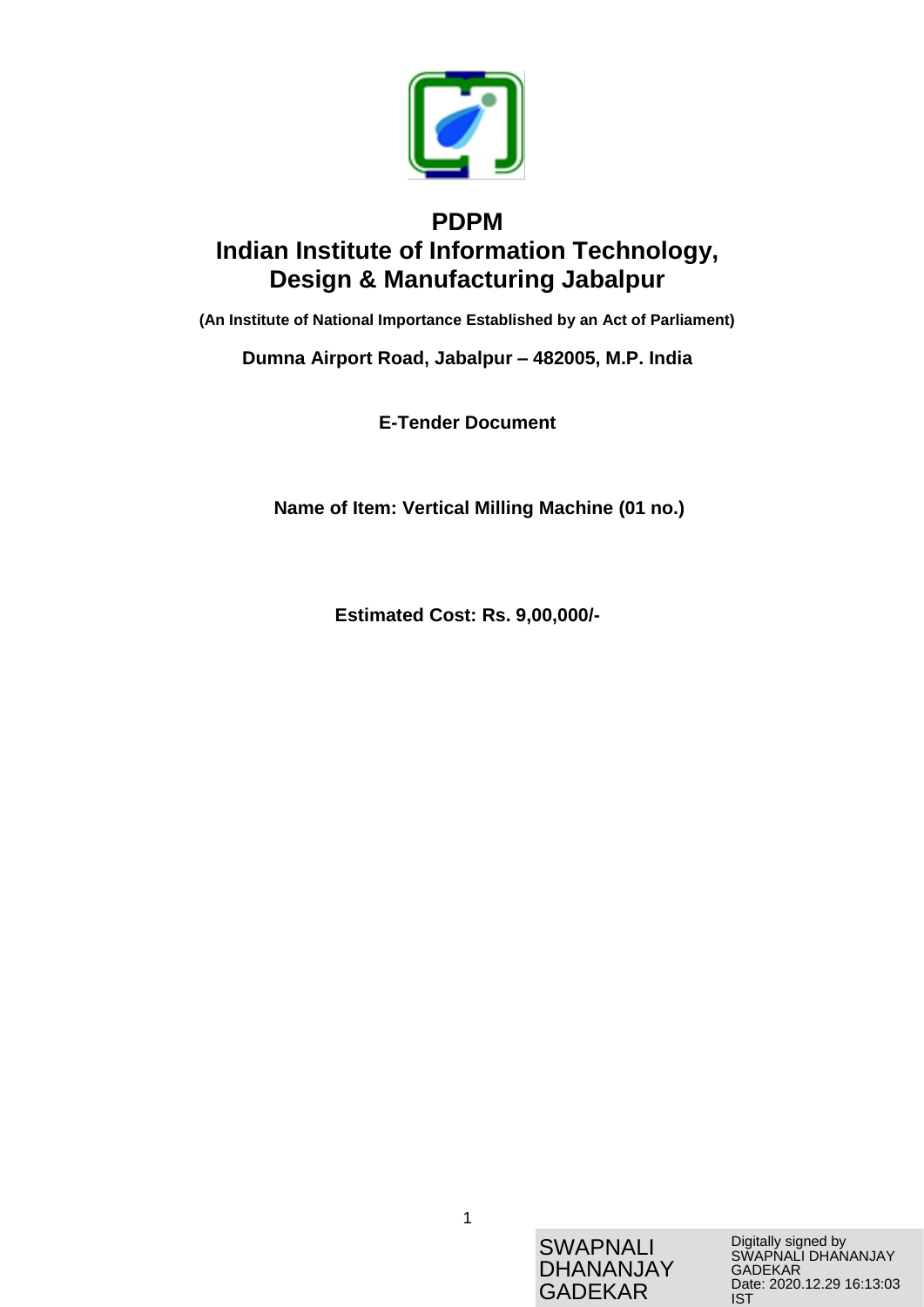## **INDEX**

# **Name of Item:- Vertical Milling Machine (01 no.)**

| Serial No     | Contents                                                              | Page No. | Remarks |
|---------------|-----------------------------------------------------------------------|----------|---------|
| 1             | Index                                                                 | 2        |         |
| $PART-A$      |                                                                       |          |         |
| 2.<br>3.      | <b>Instructions for Online Bid Submission</b><br><b>Tender Notice</b> | 3<br>4   |         |
| 4.            | General Terms & Conditions                                            | 5 to 10  |         |
| <b>PART-B</b> |                                                                       |          |         |
| 4.            | Book of quantities                                                    |          |         |

Certified that this bid document contains pages 1 to 11 (One to Twelve) excluding front and back cover page of Part – A and Part –B.

**Acting Registrar PDPM IIITDM, Jabalpur**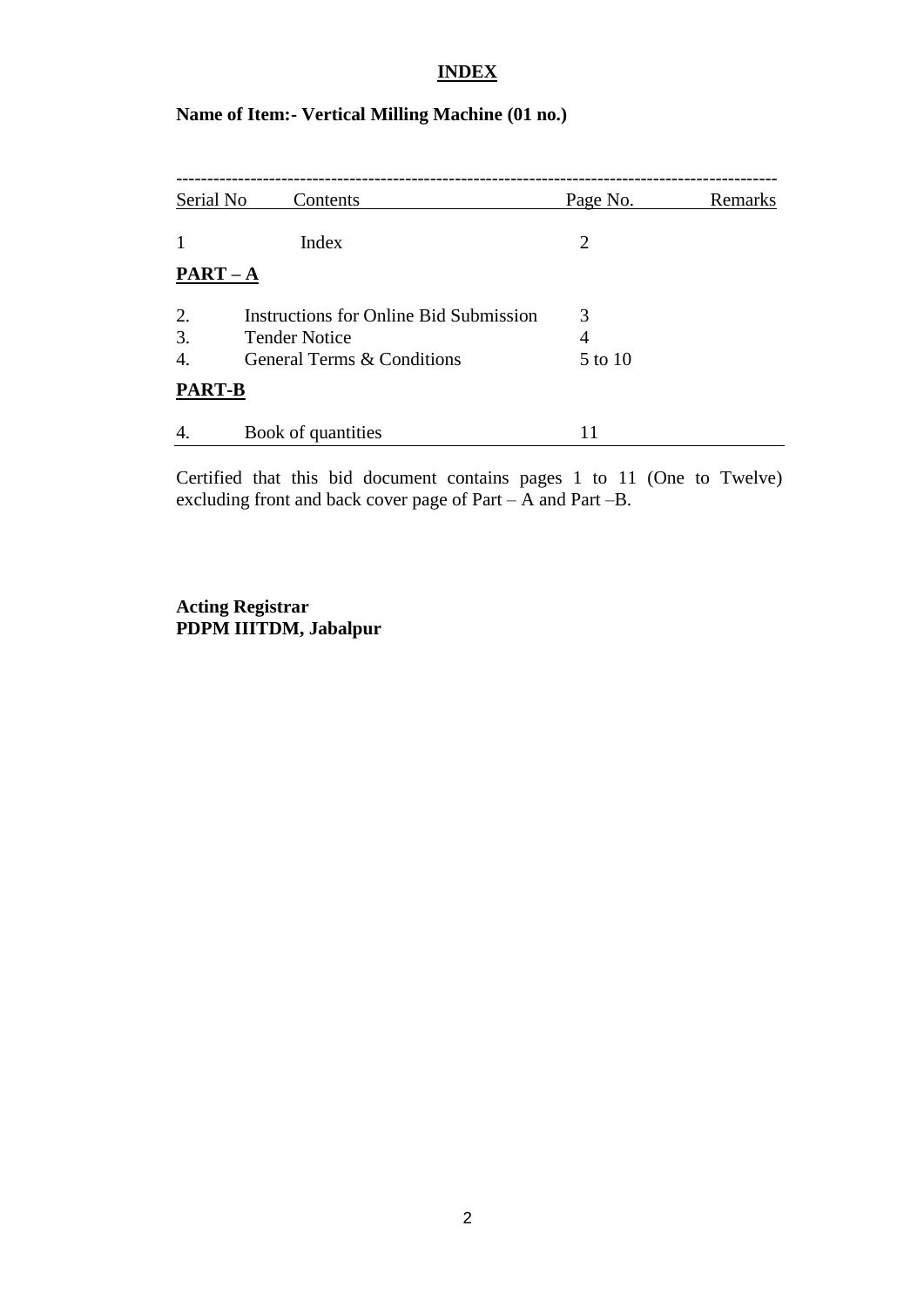# **Instructions for Online Bid Submission:**

The bidders are required to submit soft copies of their bids electronically on the e-tender Portal, using valid Digital Signature Certificates. The instructions given below are meant to assist the bidders in registering on the e-Procurement Portal, prepare their bids in accordance with the requirements and submitting their bids online on the e-tender Portal.

More information useful for submitting online bids on the e-Procurement Portal may be obtained at:

https://mhrd.euniwizarde.com/.

# **REGISTRATION**

 Bidders are required to enroll on the e-Procurement Portal (URL: https://mhrd.euniwizarde.com) with clicking on the link "Online bidder Registration" on the e-tender Portal by paying the Registration fee of Rs. 2360/- per year charge.

 As part of the enrolment process, the bidders will be required to choose a unique user name and assign a password for their accounts.

 Bidders are advised to register their valid email address and mobile numbers as part of the registration process. These would be used for any communication with the bidder.

 Upon enrolment, the bidders will be required to register their valid Digital Signature Certificate (Only Class III Certificates with signing + encryption key usage) issued by any Certifying Authority recognized by CCA India (e.g. Sify / TCS / nCode / eMudhra etc.), with their profile.

 Only one valid DSC should be registered by a bidder. Please note that the bidders are responsible to ensure that they do not lend their DSC's to others which may lead to misuse.

• Bidder then logs in to the site through the secured log-in by entering their use ID/password and the password of the DSC / e-Token.

The scanned copies of all original documents should be uploaded on portal.

For any Query only related to **E tender uploading** contact to E wizard helpdesk Number 011- 49606060, Mr. Abhishek Kumar (9355030617), Mr. Anand (9355030602), Mr. Amrendra (8448288980).

# **SEARCHING FOR TENDER DOCUMENTS**

• There are various search options built in the e-Procurement portal, to facilitate bidders to search active tenders by several parameters. These parameters could include Tender ID, Item/work id, Title, Date, etc.

 Once the bidders had selected the tenders in which they are interested, bidder can pay the processing fee Rs. 1062/- (NOT REFUNDABLE) by net-banking / Debit / Credit card then you may download the required documents / tender schedules, Bid documents etc. Once you pay both fee, tenders will be moved to the respective "Register" Tab. This would enable the e-Procurement Portal to intimate the bidders through e-mail in case there is any corrigendum issued to the tender document.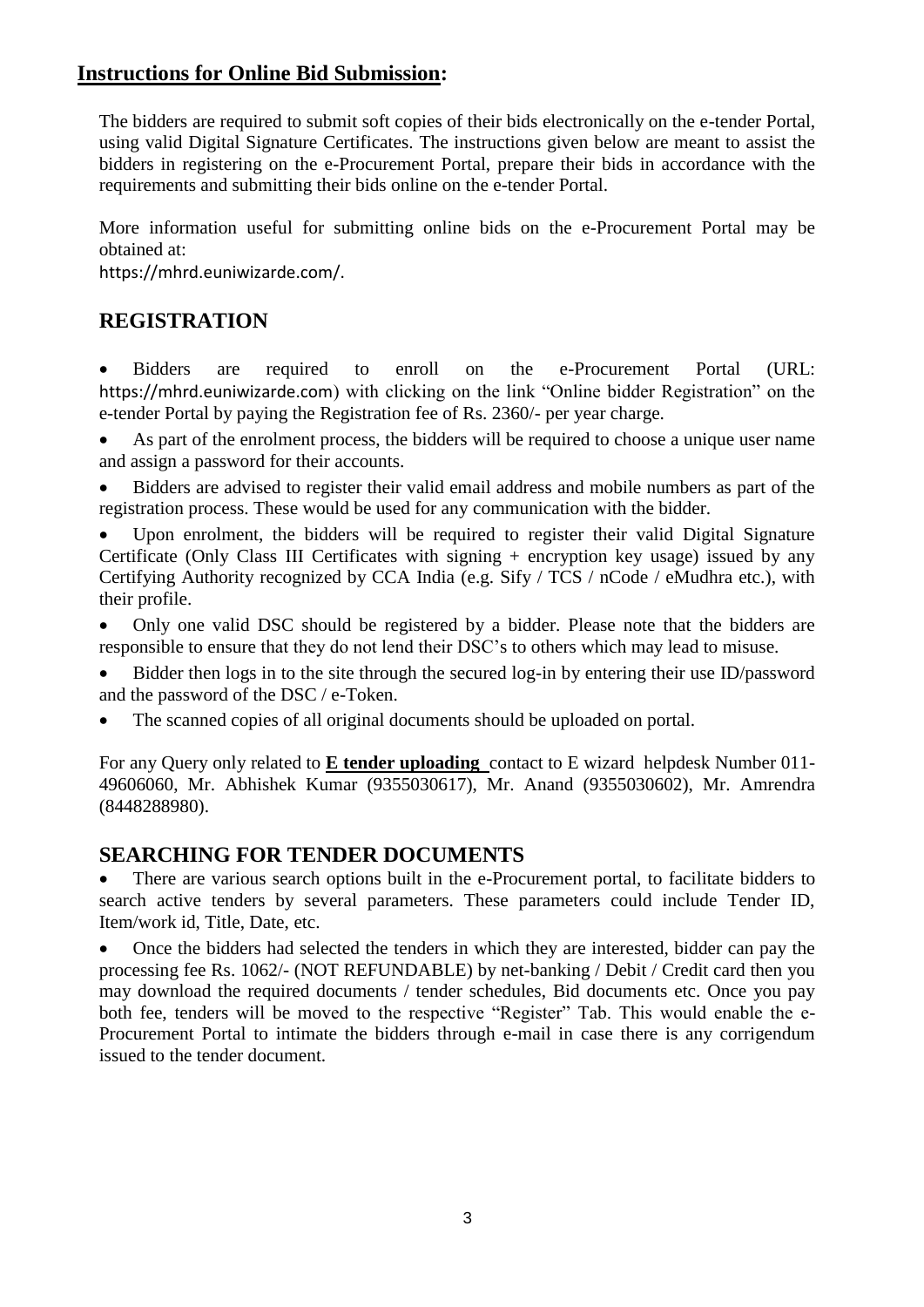## **PDPM IIITDM Jabalpur NOTICE INVITING E-TENDER**

The Registrar, IIITDMJ on behalf of PDPM IIITDM Jabalpur invites online item rate tender from authorized Seller/Dealer/Manufacturer for the item mentioned below:-

Enq. No. : IIITDMJ/P&S/2020-21/Enq./09

Name of Item:- **Vertical Milling Machine (01 no.)**

Estimated Cost: ₹9,00,000/-

Earnest money:  $\overline{\xi}$ 27,000/- & period of completion: 12 (Twelve) weeks, Last date & time of online submission of Techno Commercial bid is 14-01-2021 up to 3:00 PM The tender forms and other details can be seen and downloaded from the website [https://mhrd.euniwizarde.com](https://mhrd.euniwizarde.com/) or www.iiitdmj.ac.in[E-Tender]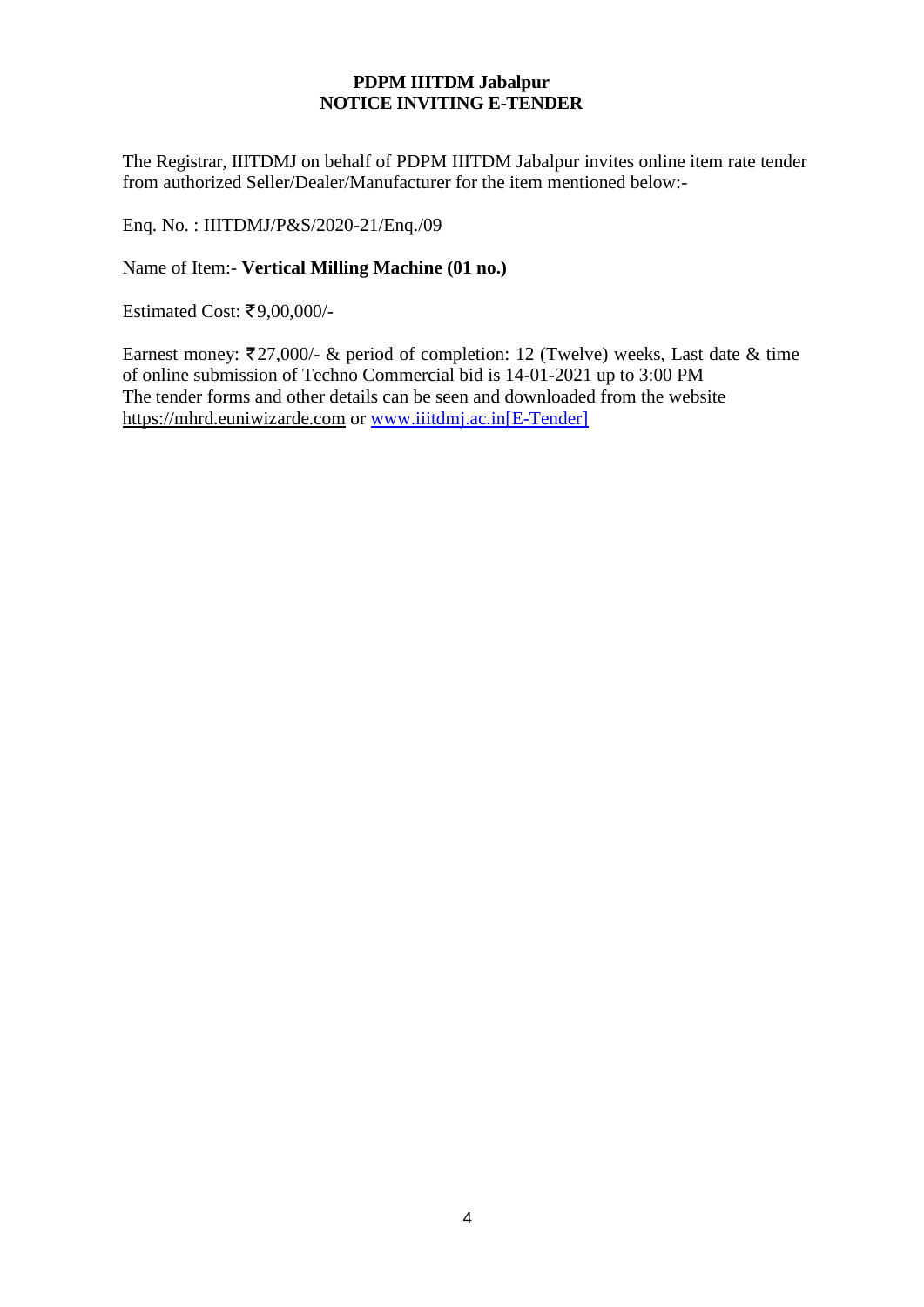#### **Enquiry No. IIITDMJ/P&S/2020-21/Enq./09 Date: 29-12-2020**

#### **Sub: Invitation of Tender/Quotation for the Supply of following items:**

#### **A. Vertical Milling Machine (01 no.)**

Tenders are invited by the Registrar, PDPM Indian Institute of Information Technology, Design & Manufacturing Jabalpur for Supply of abovementioned item numbers A Specifications at Annexure-II.

The tender no. IIITDMJ/P&S/2020-21/Enq/09, closing and opening date of received quotations are as follows:

| Tender No. IIITDMJ/P&S/2020-21/Enq/09           | Dated :29.12.2020 |
|-------------------------------------------------|-------------------|
| Closing Date & Time: $14.01.2021$ up to 3:00 PM |                   |

Date & Time of opening of Tender: 14.01.2021 up to 4:00 PM

#### **General Terms and Conditions:**

- 1. Quotations are invited from reputed suppliers capable of supplying of standard make in accordance with the technical specification.
- 2. Any certified Vertical Milling Machine manufacturer / distributor who have authorized distributor and service center.
- 3. Necessary documents can be seen and downloaded from website https://mhrd.euniwizarde.com/ or www.iiitdmj.ac.in free of cost.
- 4. Those manufacturer / distributers not registered on the website mentioned above, are required to get themselves registered beforehand. If needed they can be imparted training on online bidding process as per details available on the website.
- 5. On opening date, the manufacturer / distributers can login and see the bid opening process. After opening of bids he will receive the competitor bid sheets.
- 6. Manufacturer / distributers can upload documents in the form of JPG format and PDF format.
- 7. All items listed under A are to be procured; and any one vacuum pump from item B (refer Annexure-II). Order would be placed to a single firm for item no. A. The financial quote should be quoted for the item.

#### 8. **The bid:**

**(a) Techno Commercial Bid:** Consisting of technical details & prices complying with the required technical specifications mentioned in Annexure-II.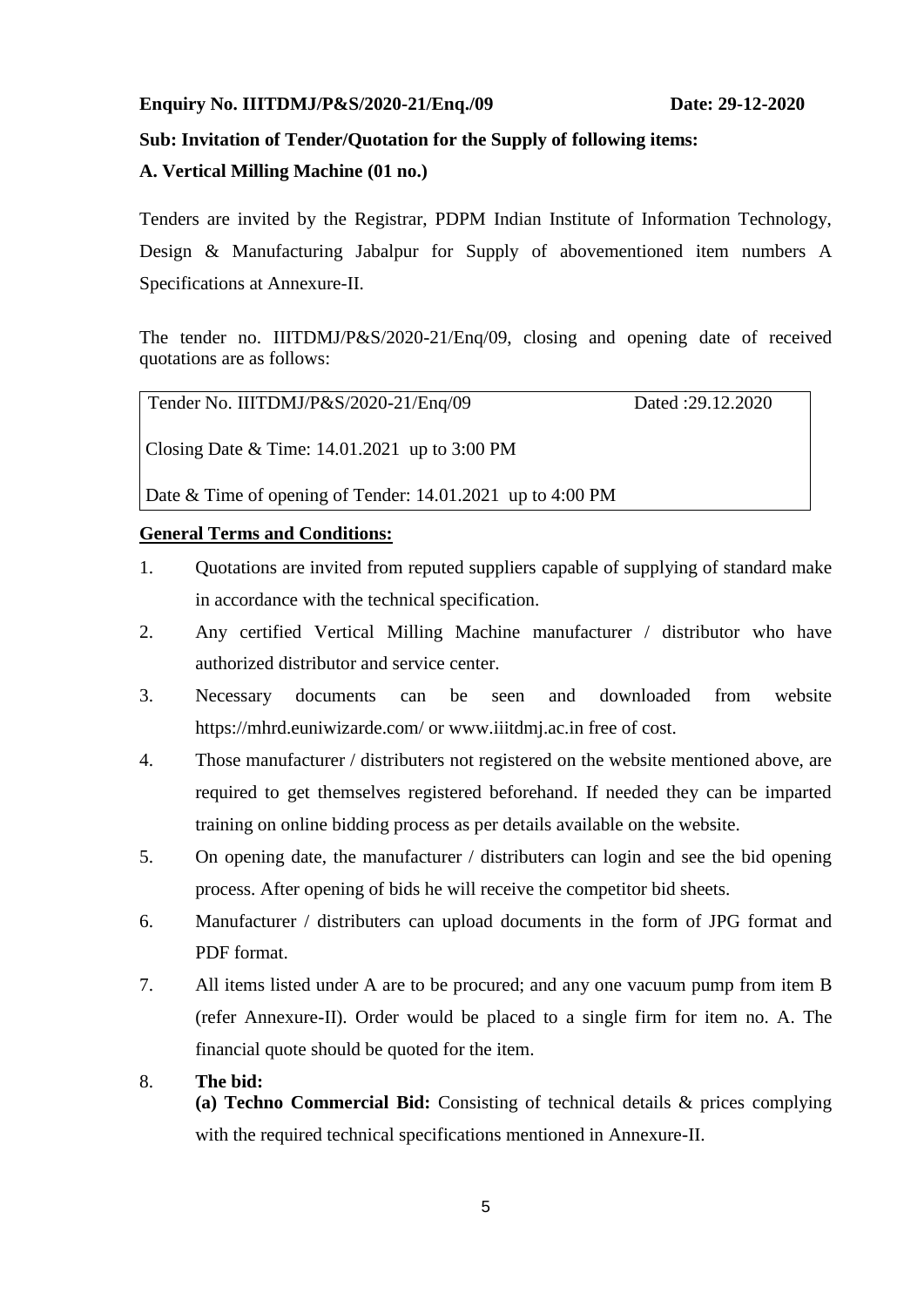**(b) EMD:** The bidder must submit the EMD (bid security). If the EMD is not found valid in terms of amount and period-wise or otherwise, quotation of the bidder will stand invalid.

• Earnest Money Rs. 27,000/- (Rupees Twenty Seven Thousand only) in the form of Demand Draft (drawn in favour of Registrar, IIITDMJ) shall be deposited in IIITDM Jabalpur and the scanned copy of the receipt issued by the IIITDM is to be scanned and uploaded to the e-Tendering website within the period of bid submission.

(The original EMD should be deposited either in the office of Registrar, IIITDMJ, within the period of bid submission. The EMD receiving Officer of IIITDMJ shall issue a receipt of deposition of Earnest Money deposited to the bidder in a prescribed format attached as **Annexure-I**).

- This receipt shall also be uploaded to the e-tendering web site by the intending bidder upto the specified bid submission date and time.
- 9. **Rates:-** Rates quoted should be in Indian Rupees (INR) on FOR destination at PDPM-IIITDM, Jabalpur on **DOOR Delivery basis**, inclusive of all the charges, with break up as:-
	- (i) Basic cost
	- (ii) Installation charges (if any)
	- (iii) GST @ 5% (Ministry of Finance, Notification No. 47/2017-Integrated Tax (Rate)
	- (iv) Total FOR at IIITDM, Jabalpur
	- **Note:- If the breakup is not given, it will be assumed that the quoted rates include all admissible taxes, transportation charges and installation charges**.
- 10. Only one specific model/make of the quoted item should be mentioned. No option should be given. Quoting of option will lead to technically disqualification.
- 11. 100% Payment will be released after delivery and satisfactory installation/ inspection report and training of the use of equipment, if required.
- 12. The bidder must provide complete bank details of their firm along with tender document.
- 13. The supplier is to submit earnest money deposit (EMD) of Rs.27,000/- (Rupees Twenty seven thousand only) with their quotation. Quotation without earnest money deposit shall be summarily rejected.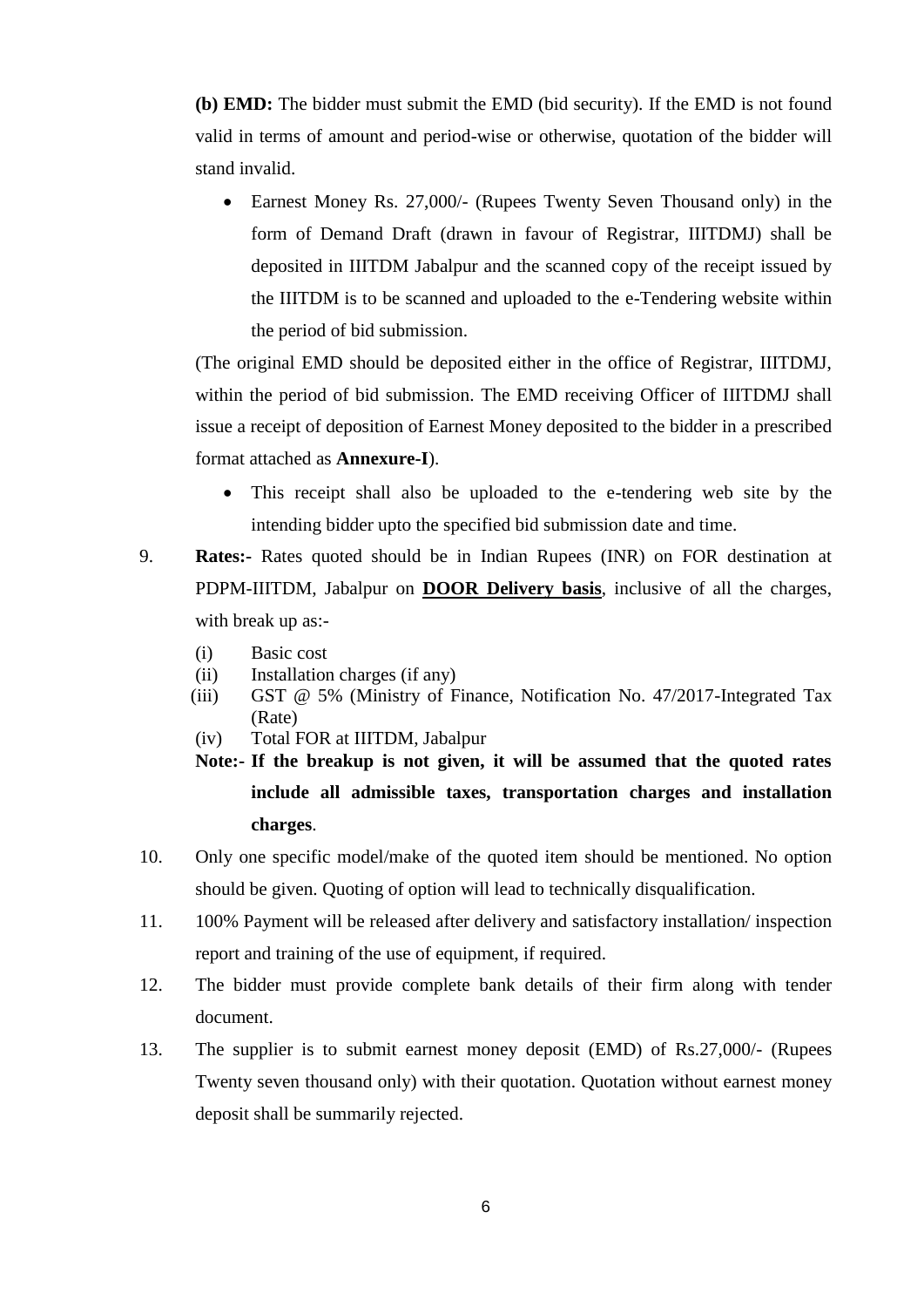- 14. The earnest money deposit (EMD) should be in the form of Demand Draft in favor of PDPM-IIITDM payable at Jabalpur. The EMD should remain valid for a period of 45 days beyond the final tender validity period.
- 15. The bid can only be submitted after deposition of original EMD in the office of Registrar, IIITDM Jabalpur within the period of bid submission and uploading the mandatory scan documents such as Demand Draft of any Scheduled Bank towards EMD in favor of Registrar, IIITDM Jabalpur as mentioned in Tender Document, receipt for deposition of original EMD to Registrar, IIITDM Jabalpur and other documents as specified. It is mandatory to upload scanned copies of all the documents stipulated in the bid document. If the documents stipulated in the bid document are not uploaded, then bid will become invalid and shall summarily be rejected.
- 16. Validity of quotation should be minimum 90 days from the date of opening of quotation. The overall offer for the assignment and tenderer(s) quoted price shall remain unchanged during the period of validity. If the tenderer quotes the validity shorter than the required period, the same shall be treated as unresponsive and it may be rejected.

In case the tenderer withdraws, modifies or change his offer during the validity period, bid is liable to be rejected and the earnest money deposit shall be forfeited without assigning any reason thereof. The tenderer should also be ready to extend the validity, if required without changing any terms and conditions etc. of their original tender.

- 17. The bidder shall submit one copy of the tender document and addenda thereto, if any, with each page of this document should be signed and stamped to confirm the acceptance of the entire terms & conditions as mentioned in the of the tender enquiry document.
- 18. The bidder shall quote specific make/model, incorporated of words like similar/equivalent/latest/better/OEM will be treated as ambiguous and tender will be rejected.
- 19. In case the supplied item(s) supplied has deviation(s), and is/are accepted by the Institute, amount proportionate to deviation as decided by the Institute would be deducted. In case it is found at a later stage that the items internal structure/specification do not conform with the specification in the tender document,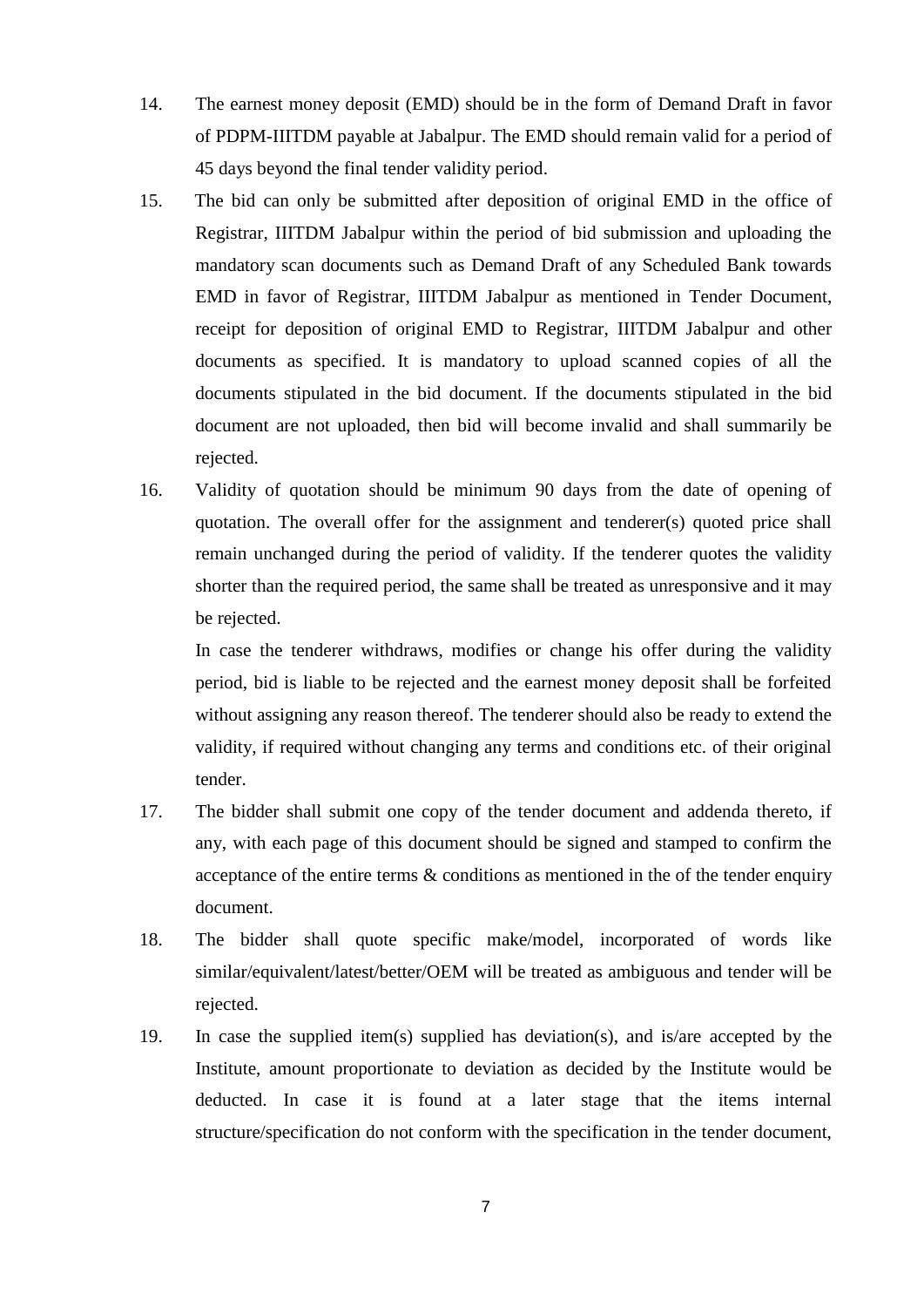bank guarantee will be forfeited and the firm/supplier will be liable to be blacklisted for participating in future tender process for at least one year.

20. **Delivery Period:** Delivery of all the items should be completed within 12 weeks from the date of receipt of firm order.

## 21. **Penalty for delayed Delivery:**

In the event of delayed delivery, Installation  $&$  Commissioning i.e. after the expiry of the period as mentioned in P.O., the vendor shall be liable for a penalty deduction at a percentage of the value of the undelivered equipment subject to a maximum of 7.5% as detailed below:

- @ 1% up to one week;
- @ 2.5% up to two weeks;
- @ 5% up to three weeks;
- @ 7.5% for four weeks and above

For the purpose of this clause, part of the week is considered as a full week.

- 22. The quotations should be completed in all respects and cover the cost for the materials of the exact specification and descriptions of the stores as per the annexure-II, otherwise the same shall be ignored.
- 23. **Authorization Certificate:** In case of distributor of any branded company supplier has to submit authorized Agent/Dealership Certificate issued by their principal, against the item quoted.
- 24. **Warranty/Guarantee:** Bid should be quoted with One (01) year comprehensive onsite warranty/guarantee and will start from the date of satisfactory installation/commissioning of item, against any defect of manufacturing, workmanship and poor quality of components supplied item. During warranty/guarantee period the purchaser will not bear the cost of the item (s), which may come as replacement of the original stores or spares as a result of faults noticed at the time of inspection during the warranty period. The Seller/Local Agent is required to eliminate the fault(s) occurring during the Warranty period without delay by improvement or replacement as may be necessary, at their own cost. During warrantee period, the supplier should ensure a maximum downtown of 48 hours from the date/time of the complaint lodge about the item. The supplier must provide after sales service facility on site during warrantee period.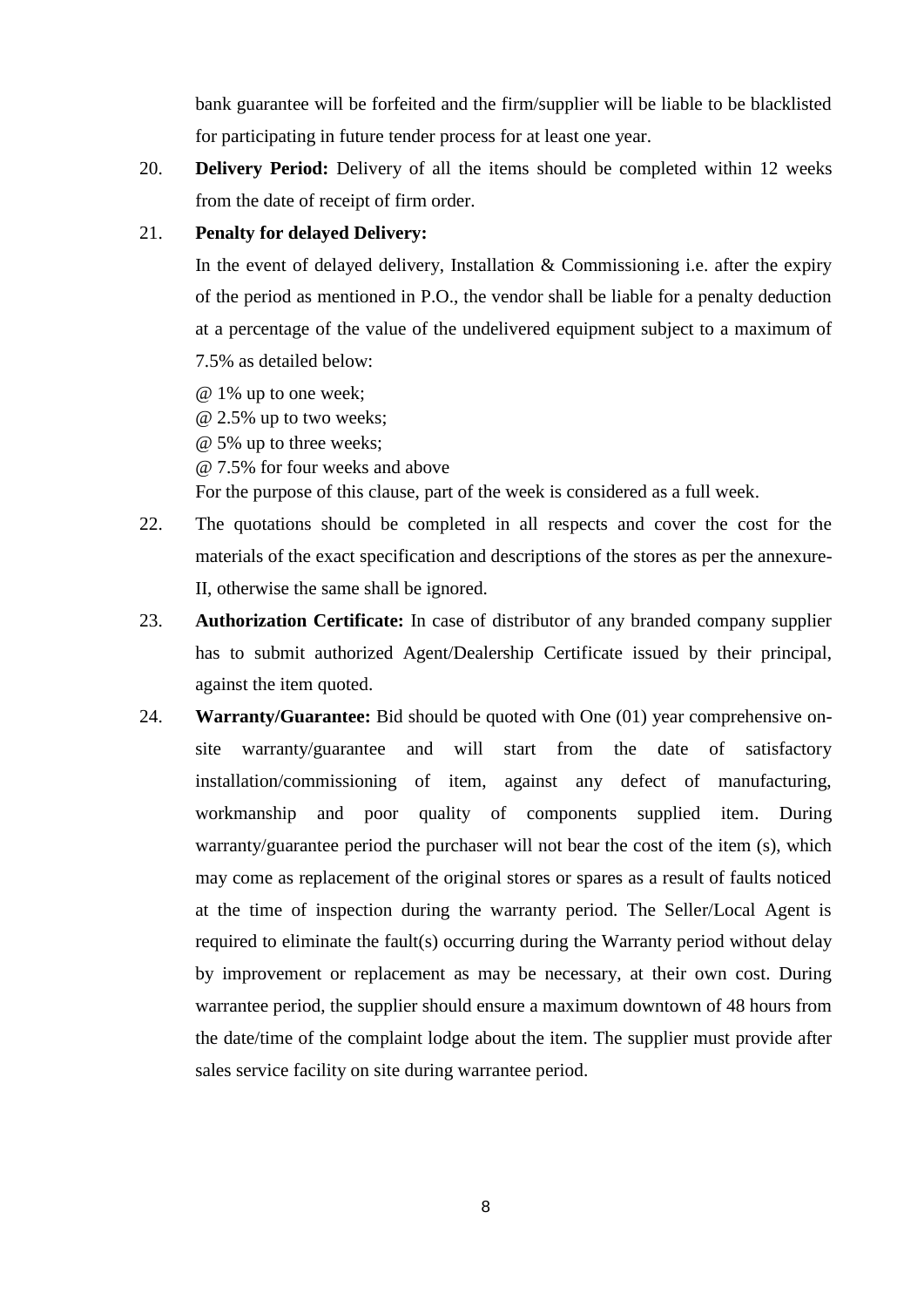- 25. **Performance Bank Guarantee:** During Warranty Period supplier has to submit PBG @ 5% of the total cost of the items supplied in the form of Demand Draft payable at Jabalpur. PBG will be valid for a period of 60 days beyond the date of completion of warrantee.
- 26. **Inspection & Testing:** Goods will be inspected by the purchaser at his end. Goods rejected on inspection will be replaced by the supplier of cost and all charges for collection and delivery of the same to the Purchaser will be on suppliers account. The supplier should provide all tests and inspection reports and material test certificate. Testing for helium leakage and leak proof welding should be done.
- 27. Any attempt of negotiations direct or indirect on the part of the tenderer with authority to whom he has submitted the tender unless called by the competent authority or any endeavor to secure any interest for an actual or prospective tenderer or to influence by any means, the acceptance of particular tender will render the tender liable to exclusion from consideration.
- 28. **Eligibility Criteria:** A bidder must have proven track record in supplying the specified items/similar items to the educational institutions/reputed organizations and should be financially sound and should have own showroom & service centre.
- 29. The Institute reserves the right to reject any or all bids without specifying any reasons thereof.
- 30. All disputes/arbitration should be within the jurisdiction of Jabalpur
- 31. Kindly enclose pamphlet/brochure of the company along with the quotation showing complete details, technical specifications and quality of the items.
- 32. Online Quotation/Bids should be uploaded on or before **3.00 PM** dated 14.01.2021 on [https://mhrd.euniwizarde.com](https://mhrd.euniwizarde.com/) or www.iiitdmj.ac.in
- 33. Techno Commercial bid will be opened at **4.00 PM** same day (14.01.2021) in case of holiday, techno commercial bid will be opened at the same time on next working day.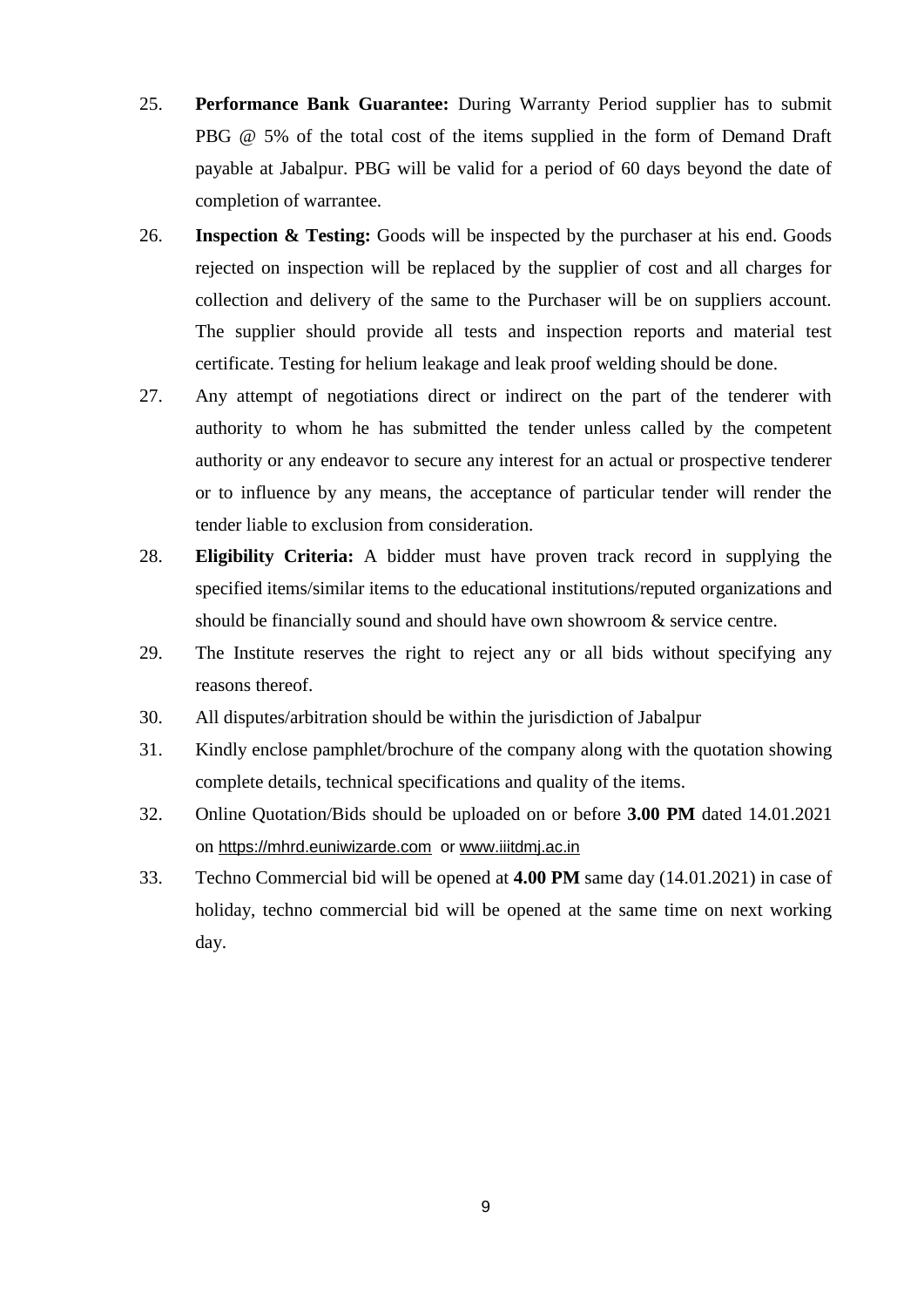## **Annexure-I**

## **FORMAT OF RECEIPT OF DEPOSITION OF ORIGINAL EMD ALONG WITH ENQ. :-**

**Receipt of deposition of original EMD (Receipt No. ............../ date.............)**

**Name of Item**: **Vertical Milling Machine (01 no.)**

- **1. ENQ. No. IIITDMJ/P&S/2020-2021/09**
- **2. Estimated Cost : Rs. 9,00,000/-**
- **3. Amount of Earnest money Deposit : Rs. 27,000/-**
- **4. Last date of submission of documents to Registrar, IIITDMJ on 14-01-2020 up-to 3:00 PM.**
	- **1. Name of Firm .....................................................**
	- **2. Form of EMD .............................................................**
	- **3. Amount of Earnest Money Deposit ..........................**
	- **4. Date of submission of EMD ......................................**

**Signature, Name and Designation of EMD receiving officer** 

**(# To be filled by EMD receiving Registrar, IIITDMJ)**